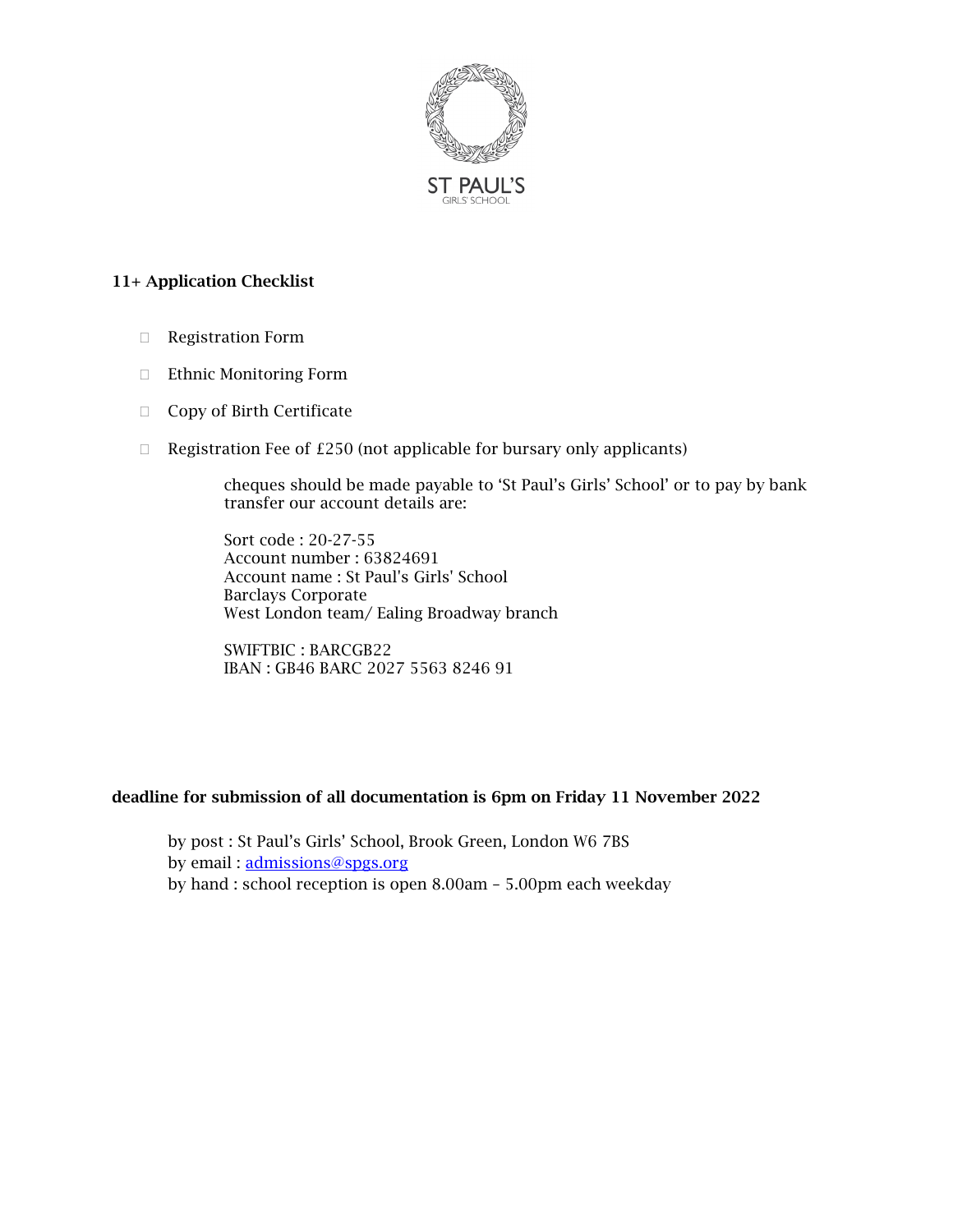

St Paul's Girls' School

Application pack for year 7 (11+) entry in September 2023

Any queries should be addressed to: St Paul's Admissions Office 020 7605 4882 [admissions@spgs.org](mailto:admissions@spgs.org)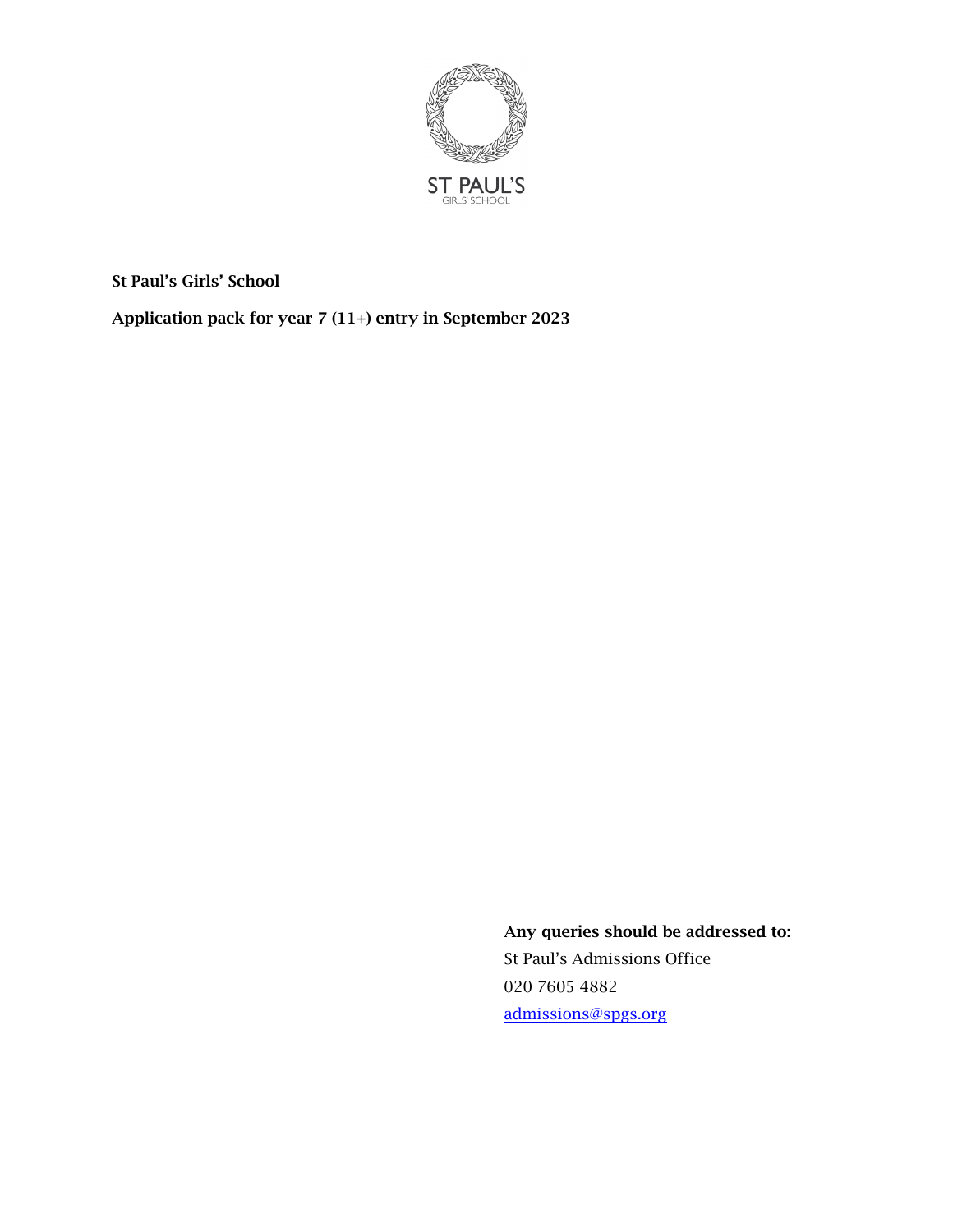#### **Registration Form Year 7**

#### Proposed year of entry:

#### **Applicant's details**

| Surname: contract and contract and contract and contract and contract and contract and contract and contract and contract and contract and contract and contract and contract and contract and contract and contract and contr |
|--------------------------------------------------------------------------------------------------------------------------------------------------------------------------------------------------------------------------------|
|                                                                                                                                                                                                                                |
|                                                                                                                                                                                                                                |
| ,我们也不能在这里的人,我们也不能在这里的人,我们也不能在这里的人,我们也不能在这里的人,我们也不能在这里的人,我们也不能在这里的人,我们也不能在这里的人,我们也                                                                                                                                              |
|                                                                                                                                                                                                                                |
| Date of birth: $\hspace{1.5cm}$                                                                                                                                                                                                |
|                                                                                                                                                                                                                                |
| $Home\,address: \underline{\hspace{2cm}}$                                                                                                                                                                                      |
|                                                                                                                                                                                                                                |
|                                                                                                                                                                                                                                |
|                                                                                                                                                                                                                                |
|                                                                                                                                                                                                                                |
| Home phone number: New York Changes and Security and Security and Security and Security and Security and Security and Security and Security and Security and Security and Security and Security and Security and Security and  |
|                                                                                                                                                                                                                                |
|                                                                                                                                                                                                                                |
|                                                                                                                                                                                                                                |
| <b>Present school</b>                                                                                                                                                                                                          |

**ST PAUL'S** 

**GIRLS' SCHOOL** 

| Name of school:     |                   |
|---------------------|-------------------|
| Postcode of school: |                   |
| Haad's name         | $F_{\text{mail}}$ |

 $\Box$ 

#### **Bursaries**

Please see our website or the latest version of our booklet Information for parents 2023 entry for full details. The registration fee is not payable if you are applying for a bursary place only and not a full fee paying place.

If you are applying for a bursary place only please tick this box: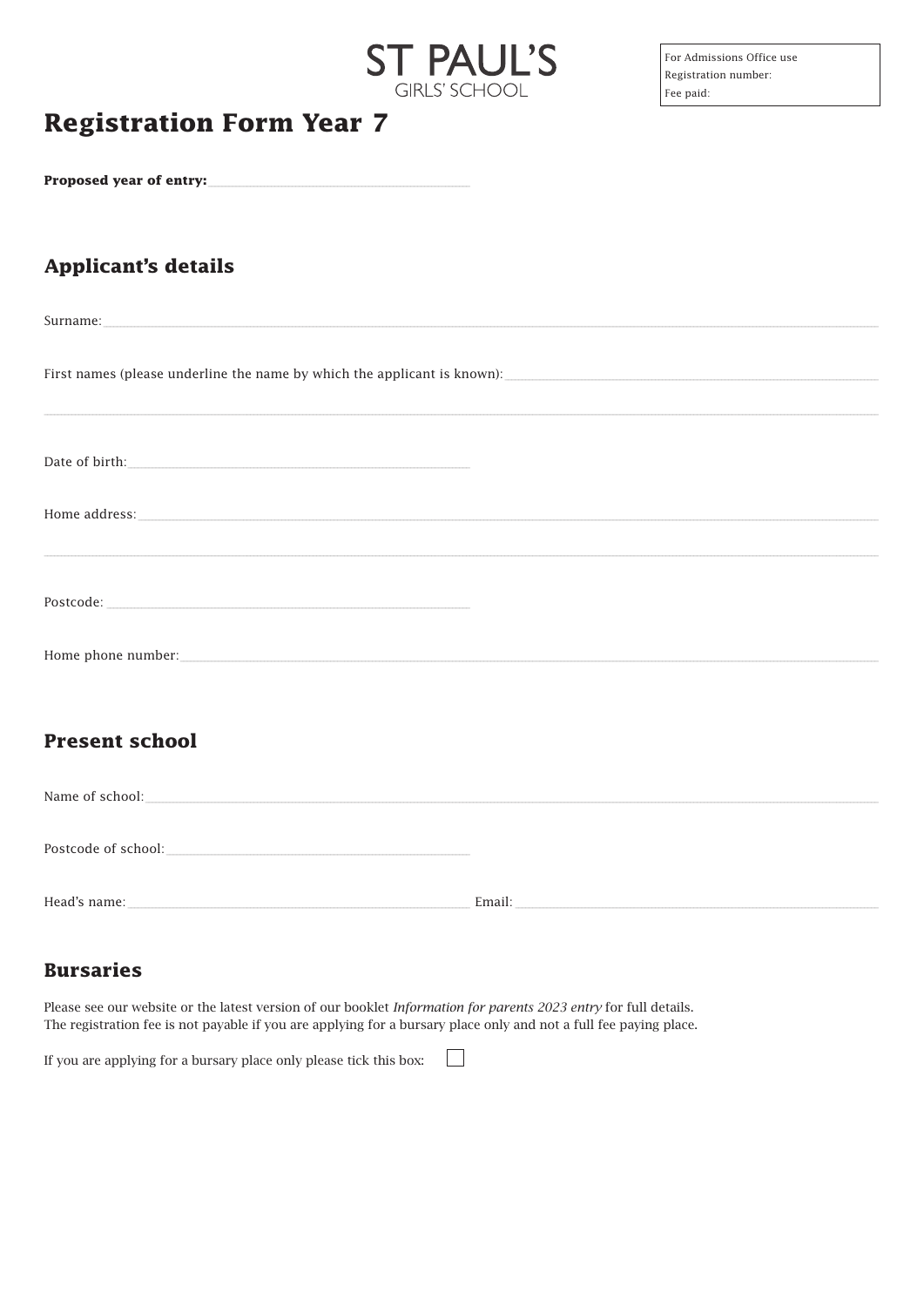#### **Parents'/guardians' details**

This section should be completed and the declaration signed by all those persons with legal parental responsibility for the candidate.

| Relationship to child: National Assembly and Assembly and Assembly and Assembly and Assembly and Assembly and Assembly and Assembly and Assembly and Assembly and Assembly and Assembly and Assembly and Assembly and Assembly |
|--------------------------------------------------------------------------------------------------------------------------------------------------------------------------------------------------------------------------------|
|                                                                                                                                                                                                                                |
| Title: The contract of the contract of the contract of the contract of the contract of the contract of the contract of the contract of the contract of the contract of the contract of the contract of the contract of the con |
|                                                                                                                                                                                                                                |
|                                                                                                                                                                                                                                |
|                                                                                                                                                                                                                                |
|                                                                                                                                                                                                                                |
|                                                                                                                                                                                                                                |
|                                                                                                                                                                                                                                |
|                                                                                                                                                                                                                                |
|                                                                                                                                                                                                                                |
|                                                                                                                                                                                                                                |
|                                                                                                                                                                                                                                |
|                                                                                                                                                                                                                                |
| Occupation: New York Street, New York Street, New York Street, New York Street, New York Street, New York Street, New York Street, New York Street, New York Street, New York Street, New York Street, New York Street, New Yo |

#### **Declaration**

We understand that the school will process personal data about us and about my/our child, including sensitive personal data such as medical details, for the purpose of administering its list of prospective pupils and administering its selection procedures and we consent to the processing of this data for these purposes. We also understand that the school may contact my/our child's current or previous school to ask for a reference. Any offer of a place will be subject to the school's terms and conditions for the provision of educational services, which will bind us in the event that we accept the place.

| Parent 1 signature: | Parent 2 signature: |
|---------------------|---------------------|
|                     |                     |
| Date:               | Date:               |

For more details about how the school will use your information and your child's information please refer to our privacy notice which is available on our website at www.spgs.org/privacy-notices

Please complete this form and send it to the **Admissions Office,** by post to **St Paul's Girls' School, Brook Green, London W6 7BS**  or via **admissions@spgs.org** with a photocopy of the applicant's birth certificate and the ethnic monitoring form together with a non-refundable fee of £250, payable to St Paul's Girls' School (please see the section above regarding bursaries).

All applications will be acknowledged. Please contact the Admissions Office on 020 7605 4882 or email to: admissions@spgs.org with any queries.